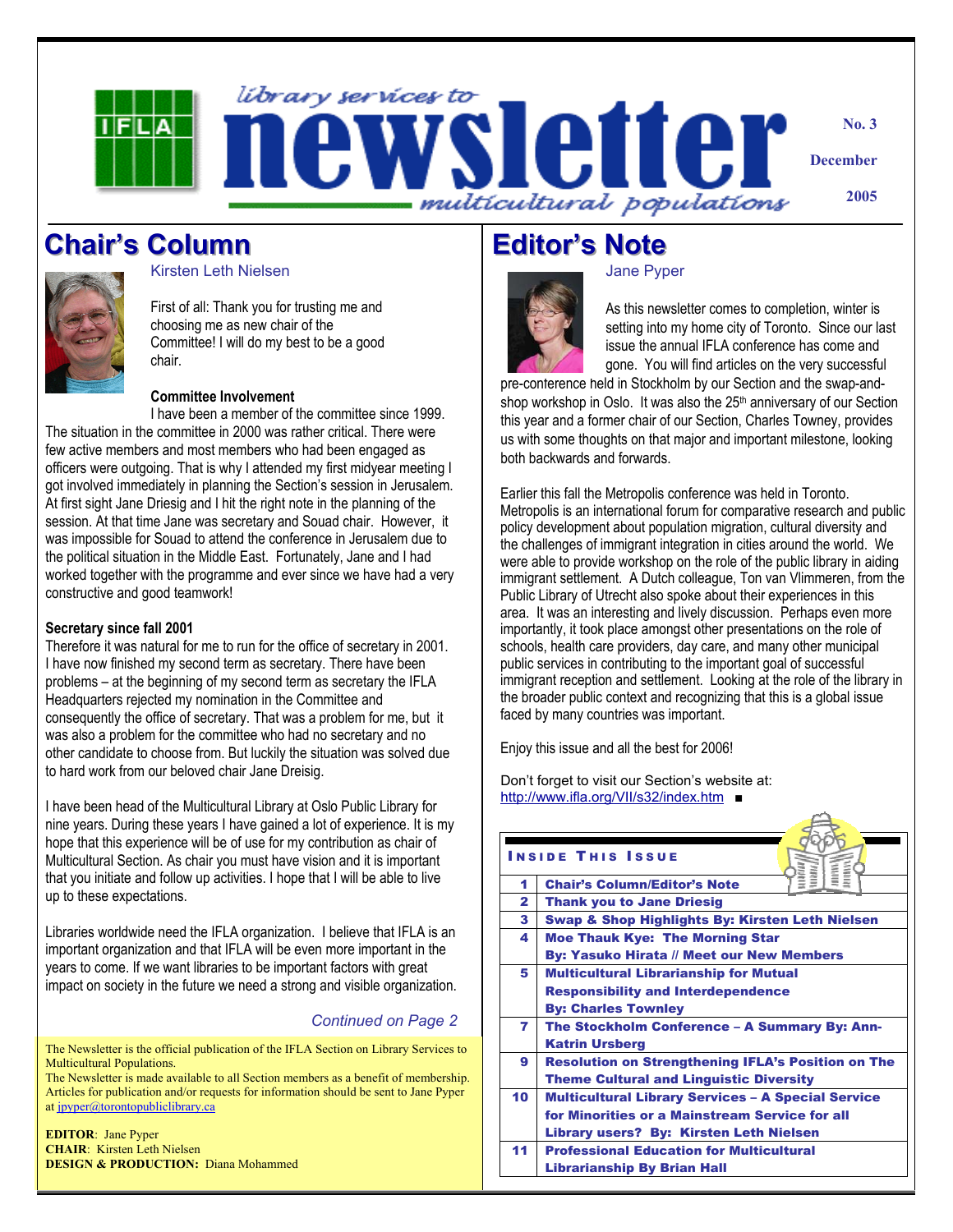### *Chair's Column Continued from Page 1*

IFLA is on its way to becoming that but still has a long way to go. I would like to participate in this development and I am convinced that the committee is a strong pillar in this work. I do have a vision for the work in the committee. In the near future the IFLA organization will have to undergo a comprehensive change. The multicultural diversity of the world's societies is one of the most significant features of the modern world. Libraries in most parts of the world do not reflect this.

Today, multicultural library services in general are considered "special services for special people" and not a part of mainstream library management. A consequence of this is low priority and low status on these issues. This attitude has to be changed. We need a much broader perspective on library goals and missions due to the fact that the world is increasingly becoming more multicultural. Therefore we need enthusiastic staff members and people with vision. And we need strong advocacy and capable people to address the issue. And how do we handle this within the IFLA organization?

How do we maintain a strong focus on multicultural issues in a new and slimmer organization with fewer committees? This will be our greatest challenge in the near future. I have no final answer to this question. But I am sure that we as a group will be able to draw up a strategy for this work.

What I do think is that we will not be able to maintain status quo in the future. Our challenge will be to convince the organization that:

- 1. the demand for multicultural library services will increase in the years to come as a consequence of the economic and demographic development in the world
- 2. multicultural library services is an integral part of the mainstream library service, not a special service intended for minorities ( We do have our 10 reasons)

As a consequence, the multicultural issue must have a strong position in a new organization. In this work, cooperation, building of alliances and networking will be key activities. ■



# **THANK YOU TO**

# **JANE DREISEG A TRIBUTE FROM THE INCOMING CHAIR TO THE OUTGOING CHAIR**

Dear Jane Dreisig,

Warm thanks from new chair Kirsten Leth Nielsen to Jane Dreisig; the outgoing chair of the Committee.

It is hard for me, and for the other members of the Committee as well, to understand and comprehend that after the Conference in Oslo, you will no longer be an elected member of the Committee. You have been chair of Library Services to Multicultural Section for 4 years, and before that, the secretary for another 4 years.

To me, you are a brave and fearless person. I shall not forget the way you handled the situation in Jerusalem where you on a very short notice had to take over the office as chair and at the same time, function as secretary. That was well done! That event showed all of us that you are a person of great responsibility, you are hard working and you are very conscientious in all your doings. The task to deal with formal matters so I could continue as secretary in the Committee also shows that you do not give up if you are fighting for a cause you believe in.

During all the Committee meetings, your leadership has been very visible. The meetings has been well prepared, you always bring extra copies of documents for those of us who forgot to bring them and the meetings itself has been carried out in an efficient and professional manner.

Your hospitality and kindness is well known by all of us and a majority of the Committee members have had the pleasure of visiting you! You are a warm-hearted and positive person.

To me personally, working together with you and sharing your company during many meetings and conferences, has given me new perspectives and a lot of positive memories! You are not only a colleague, but also a very good friend. I am sure that these feelings are shared by all of the other members of the Committee!

That is why we by no means will dismiss you from the Committee. Thank you so much for your contribution to the Committee and welcome back as a corresponding member.

Kirsten Leth Nielsen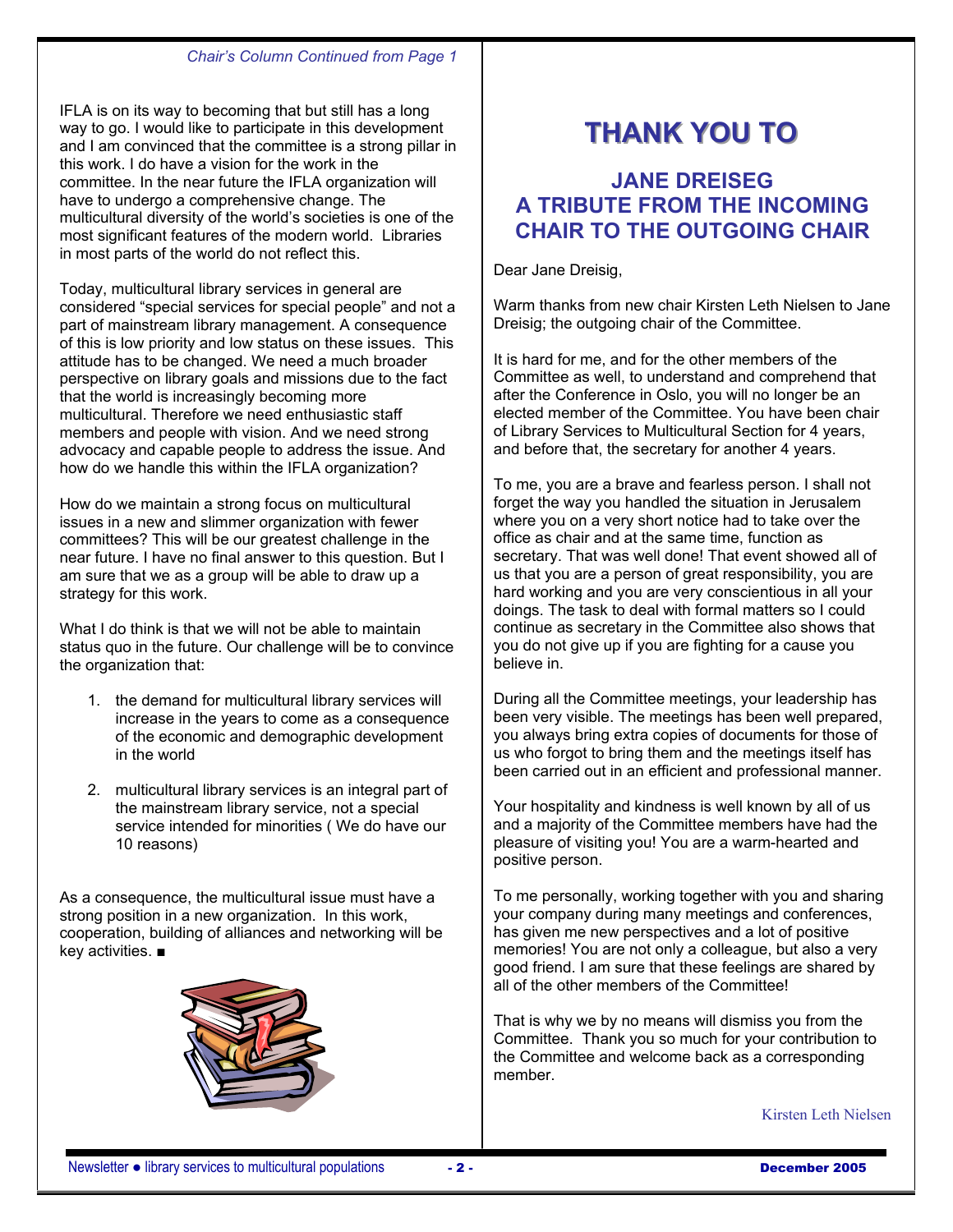# **"THE MULTICULTURAL BAZAAR – SWAP AND**  $SHOP" IN OSLO - A GREAT$ **SUCCESS!**

## **By: Kirsten Leth Nielsen**

The Multicultural Bazaar - Swap and Shop, hosted by Deichmanske bibliotek/Oslo Public Library on August 16, 2005 as a part of the programme of the IFLA conference in Oslo, was a great success. Our modest expectations were blown away when approximately 200 people gathered for the event. The conference room was packed with guests browsing through hundreds of pamphlets and other materials from libraries all around the world.

The Power Point presentation of the history of the Section was of very high quality and all members did a fantastic job. A lot of people stated that this was a new and valuable way of exchanging ideas.

A part of the event was the designation of the award for best material submitted at the Swap and Shop. The criteria for the award were: 1) eye catching, 2) multilingual, and 3) communicative in reaching the target group. The award working group had a difficult task selecting a winner among all the great candidates. However, after demanding discussions the group selected the Danish pamphlet: *Use your Library*. The winner was The State and University Library. Danish Central Library for Immigrant Literature (DCLIT). The award, a book about Norwegian landscapes, and a bag with the text "Use your Library" in eight languages was accepted by Chief Executive, Svend Larsen. The bag is produced by the Section on Library Services to Multicultural Populations in connection with the celebration of the  $25<sup>th</sup>$  anniversary of the Section. A Spanish language pamphlet *Plan Integral para La Inmigracion en Andalucia* produced by Junta De Andalucia*.* Consejeria de Cultura was awarded runner-up.

After the event, the Committee and the staff of the Multilingual Library agreed that this was a perfect event. And we were not the only ones. Aud Jorunn Aano, Leader, International library in Stavanger, Norway, stated: "I am very pleased to have had the opportunity to attend the first "Swap and Shop" at The Multilingual Library in Oslo. This was the best day of all IFLA for me. It was a mingle of people with interesting ideas, and a mingle of lovely ideas to share with each other. It was also a chance to meet people from all over the world who work with the same subjects and with the same interest as one self. There were a lot of people, but not too many. There were a lot of ideas, but not too many. I believe this was a creative and inclusive meeting-place for librarians and others working with minority-groups. Thank you."

However, we could have done parts of the session differently. The time slot for the event was too long. Two hours for the whole event would have been enough. We should have announced that people could experience online material as well as printed copies on the four PC's installed at the venue, since very few did that. We also had a lot of material left when the event was over. Next time we will ask for a number of 20 pieces and not up to 50.

The Section's aim is to submit an article of the event reporting experiences and details of the occasion. As mentioned before, the event was very successful and we believe that this way of arranging a session is a good alternative to a session with lots of speakers and few discussions. Our aim is to submit the article to IFLA Journal Vol. 32, no. 2 March 2006 and hopefully get it accepted by the Editorial Committee of the journal.

Read more about the happening, experience the Power Point presentation of the history of the Section or take a look at the pictures for the event at the website, published and hosted by The Multilingual Library at Deichmanske bibliotek/Oslo Public Library:

http://nyhuus.deich.folkebibl.no/deichman/dfb/lister/swap &shop/index.html

**1st prize:** *Use your Library (The State and University Library. Danish Central Library for immigrant Literature)* 



■ 2nd prize: Plan Integral para La Inmigracion en Andalucia *(Junta De Andalucia. Consejeria de Cultura)* 



■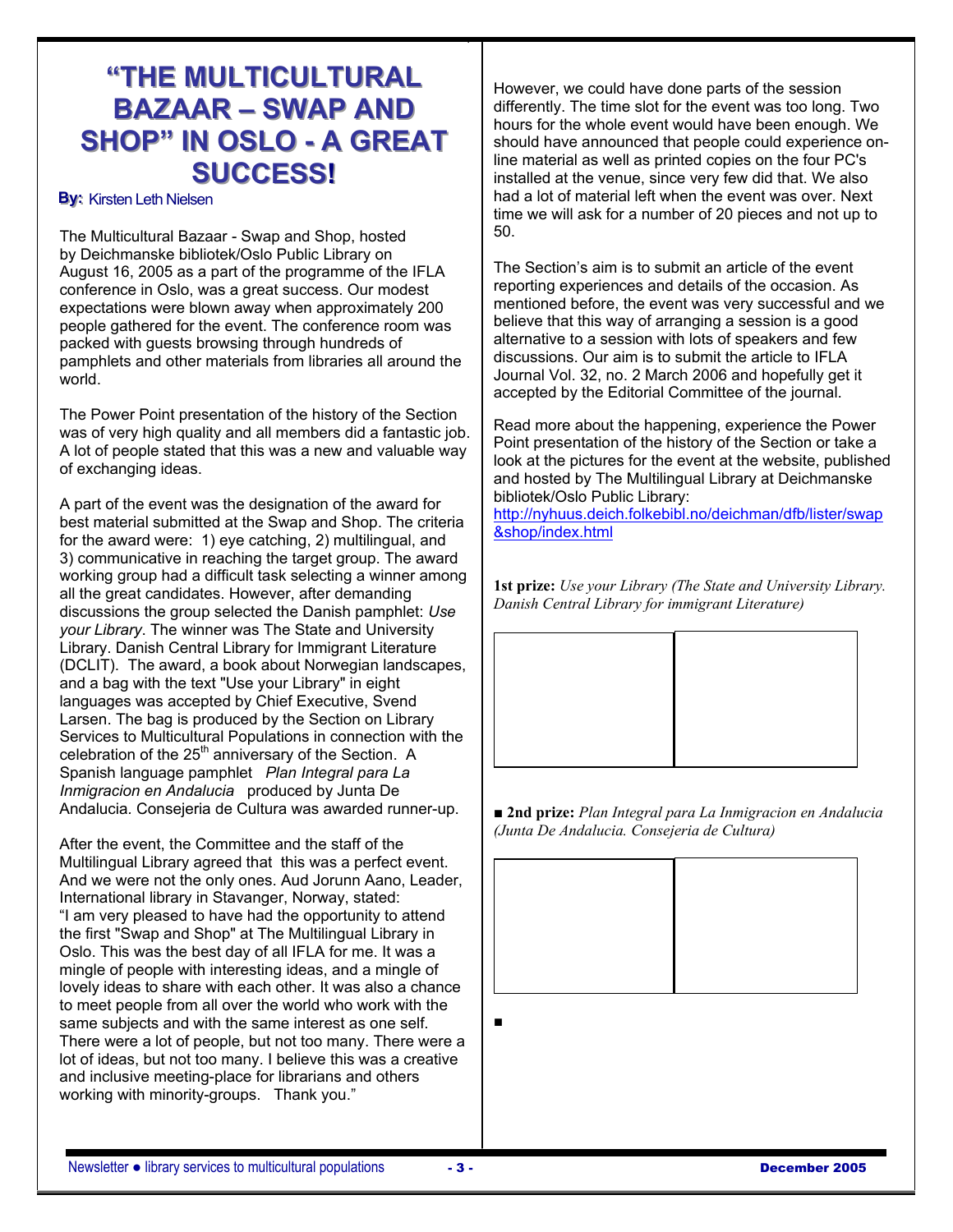# **MOE THAUK KYE: THE MORNING STAR**

By: Yasuko Hirata



Rainbow Bridge and Tokyo Tower

Moe Thauk Kye is the name of a library voluntarily operated by Burmese in Tokyo, Japan. There are almost 10,000 Burmese living in this country. They are shortterm workers, refugees, students and so on. In the winter of 2000, some Burmese opened a private library named Ahhara, which means nutrition for the brain. And when it was moved to a new place in 2004, the name of the library was changed from Ahhara to Moe Thauk Kye, which means the morning star.

Moe Thauk Kye Library has about 6,000 volumes of books and magazines. The collection occupies a whole room in a small apartment. Books are imported not only from Myanmar (Burma), but also from other countries. Many books are published in Japan. The goal of the library is to sustain and disseminate Burmese literature and culture. Library activities are various. They include lending, providing cultural events such as lectures and meetings, passing on language and culture to the next generation, supporting Burmese in detention institutions in Japan, publishing newsletters, and so on.

Burmese status in Japan is not always stable. Some of them are authorized as refugees, and some of them are in detention institutions because they have overstayed. However, they are very active, charming, and like reading and talking. Moe Thauk Kye is not just a library to use, but a meeting place for the people who are interested in Burmese culture.

This report is based on the article written by Eiji Kurosaki in the Newsletter of "Musubime 2000" No. 52 (2005.8) entitled "From Ahhara to Moe Thauk Kye Library". The Newsletter of "Musubime 2000" is published quarterly by Librarians Network for a Culturally Diverse Society**.** 

Yasuko Hirata provided a summary and translation of the article. ■

# **MEET OUR NEW MEMBERS**

# Welcome to: Galina Raykova

Ms. Raykova graduated in LIS from Cheliabinsk State Institute of Culture and Arts (1990) after attending Tyumen Technological Institute (1974). She is currently Chief of the Department on interlibrary interaction with Russian and CIS libraries in the Russian State Library and has been in that position since 2000.

Her previous positions include Chief of Researchmethodological Department of Russian State Children Library (1996-2000), librarian in Researchmethodological Department of the Tyumen regional research library and lecturer in Tyumen State Institute of Culture and Arts. She has also served as the vicepresident of Tyumen regional library association (1984- 1993).

During her husband's mission in Skeleftea (Sweden) she finished a course in Swedish and had practiced in the library of Tradshogskolan (1993-1995).

She has written several publications in the professional press, on the themes of ethnic pluralism, the multinational population in Russia, diverse ethnic cultures and library services. ■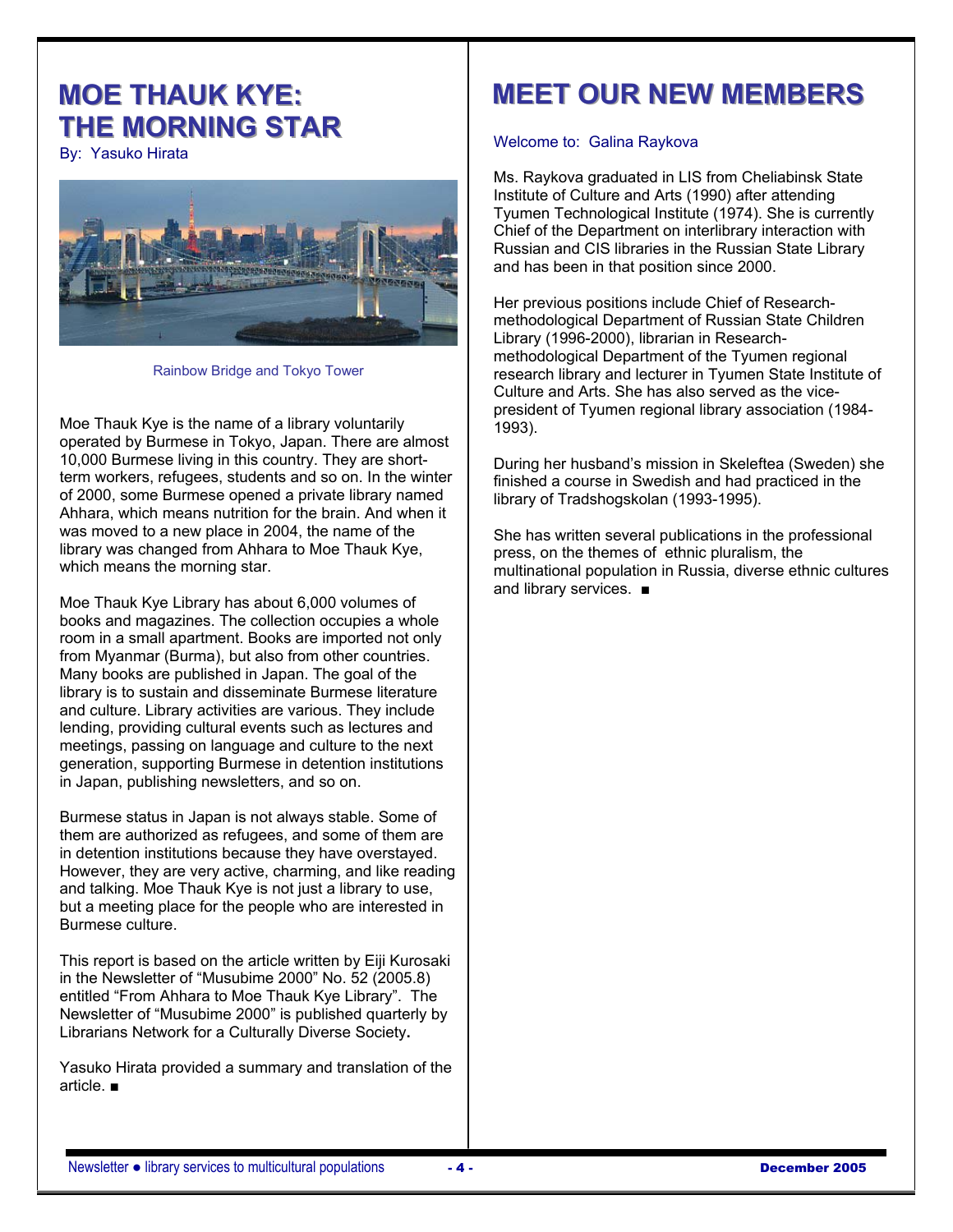

# **MULTICULTURAL LIBRARIANSHIP FOR MUTUAL RESPONSIBILITY AND INTERDEPENDENCE**

**By:** Charles Townley, Chair 1991-1993

# **25th Anniversary Address**

It is a great honour for me to be invited to make some remarks on the occasion of the Section's 25<sup>th</sup> Anniversary. I join all the former Chairs in declaring that the Section on Library Services to Multicultural Populations is the most imaginative and forward looking in IFLA. And now that the Section is a mature 25 year of age, we expect the Section will be even more effective in assuring that every individual has access to personally and culturally meaningful library services wherever they may live in this interdependent world.

Today, I will focus on the "big picture." I will demonstrate how the Section's goals inter-relate with globalization and other major social changes in our time. By showing how the Section responds to these forces, I will demonstrate how central the Section's work is to IFLA and all its participating library organizations. By demonstrating this global centrality, I frankly seek to encourage more IFLA member libraries to join and participate in the vital multicultural work of this Section.

I will begin by putting the Section's multicultural mission into context. Everyone knows that the world is increasingly interdependent. Economic globalization is a fact and change is ubiquitous. Let me share several personal examples. I teach simultaneously in China and the U.S. using WebCT instructional software and videoconferencing over the internet. The database I edit is used by scholars throughout North and South America. I use Skype VOIP software, developed by a Swedish and Estonian collaborative, to talk with colleagues in Europe, Asia and Africa about my research. The car I drive in the U.S. is the same model I ride in on official business in China. The computer I purchased this spring was designed in the U.S. and Europe, built in China, and supported with excellent technical support from India. The standard of living for those who can take advantage of this interdependence is increasing. On the other hand, for those who are not able to participate, the standard of living is stagnant or declining.

The political facet of globalization was foreseen by Marx and Engels over 150 years ago. They said:

All fixed, fast, frozen relations, with their train of ancient and venerable prejudices and opinions, are swept away, all new-formed ones become antiquated before they can ossify. … The need of a constantly expanding market for its products chases the bourgeoisie over the whole surface of the globe. It must nestle everywhere, settle everywhere, establish connections everywhere. The bourgeoisie has through its exploitation of the world market given a cosmopolitan character to production and consumption in every country. To the great chagrin of reactionaries, it has drawn from under the feet of industry the national ground on which it stood.

Tom Friedman, the Pulitzer Prize winning journalist who writes for the New York Times, describes our interdependence as "the flat world." He identifies 10 economic and technological "flatteners" which, together with new business practices and the emergence of new global players from Eastern Europe, India and China, are reinventing the world order in a fully interdependent form. Outsourcing, offshoring, the internet and other flatteners are causing much of the world to collaborate as never before.

For those of us in IFLA and especially the Section on Library Services to Multicultural Populations, interdependence cannot be explained solely in economic or political terms. We ask questions about the human side of interdependence. Margaret Mead, the famous anthropologist, developed the concept of "mutual responsibility" as a framework for describing the social component of global interdependence. She asks how we as cultural communities should seek to maintain our distinctive identities, our languages, our unique values, and our sense of belonging in a flat world. How do we make sense of the life we lead? How do we share and borrow with others in a responsible manner? Dr. Mead encourages us to balance the economic and political benefits resulting from a flatter world with our ability to use these benefits to improve the quality of human life. Each cultural community must seek to strike a balance that makes sense for them. Each individual must work within their own cultural system to define and live a meaningful life. Individuals and systems must interrelate to achieve both integration and identity.

The IFLA Section on Library Services to Multicultural Populations plays a vital role in supporting mutual responsibility in an interdependent world. For a quarter century, the Section has supported efforts to generate mutual responsibility through library services. It has provided constant leadership in supporting multicultural communities as they respond to a flatter and more interdependent world.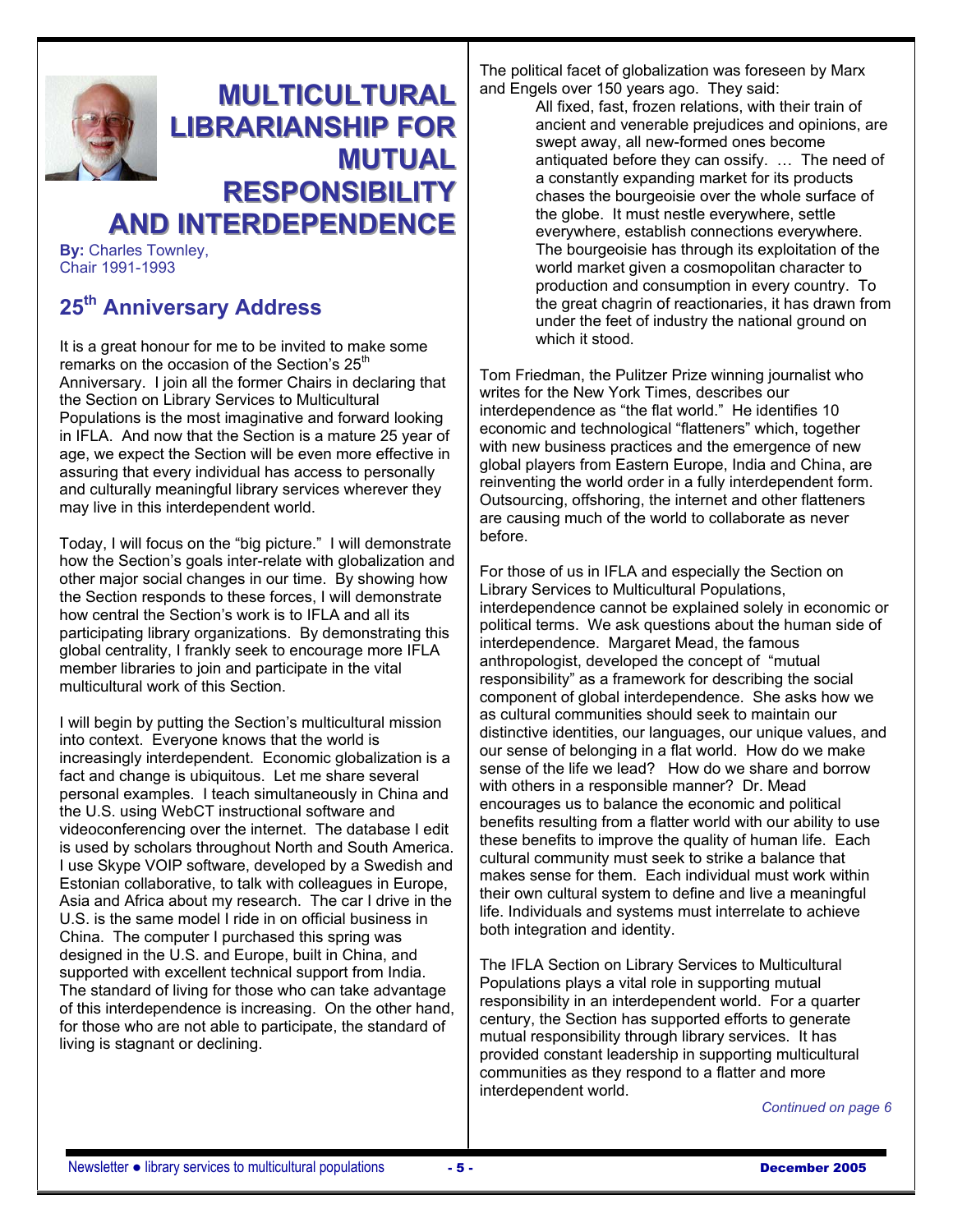### *25th Anniversary Address - Continued from page 5*

Today, I celebrate with you four areas of activity the Section has promoted constantly throughout its existence. From the beginning, the Section has sought to define and promote culturally responsive library services for multicultural communities, be they immigrant, refugee, migrants or national minorities. The Sections' *Guidelines*, now in their third edition and available in many languages, guide librarians throughout the world who seek to provide effective library services to cultural groups. As the result of the Section's guidelines, Indigenous peoples of the Americas and the Pacific, immigrant communities in Europe, as well as national minorities in Africa and Asia have access to information essential for cultural and economic development, increasingly in their native language.

During our 25 years the Section has developed and implemented specific multicultural services in partnership with librarians in developing countries. The Section has supported multicultural publishing and book fairs in African and other languages. We have published a widely regarded handbook of multicultural library practice and many other services. As a result of our efforts, multicultural library services are stronger in both the developed and developing worlds.

In an interdependent and mutually responsible world, general administration of libraries is increasingly collaborating with multicultural librarians to achieve key organizational and program objectives. Indeed, as people move in our flat world, general populations are becoming multicultural. At my university in New Mexico, for example, the majority of students are no longer from the general U.S. population group. It is incumbent on general libraries, like mine, to partner with multicultural specialists to develop library services that address culturally specific information needs and information seeking behaviours. The Section's highly successful satellite meetings and workshops, often conducted in collaboration with other IFLA sections and often resulting in widely distributed monographs, have been effective in guiding general library personnel who seek to develop responsive multicultural practices. The Section's marketing continues to encourage general libraries to become Section members, both for the health of the Section and the effectiveness of general libraries.

Perhaps the greatest achievement of the Section is its' efforts to create a multicultural community of practice for librarians. From a standing start 25 years ago, the Section has created a community where librarians can become more effective practitioners of multicultural librarianship. Publications, newsletters, and a website provide access to information and training. Workshops and satellite meetings provide opportunities for hands-on skills development. An electronic network leads people to appropriate contacts for further assistance. And this,

in turn, leads to more effective library service for all cultures in our interdependent world.

For the past 25 years the Section on Library Services to Multicultural Populations has been IFLA's main constituency for addressing the library needs of increasingly multicultural societies. The Section has provided access to an interdependent community of diverse professionals committed to mutually responsible library service for all peoples regardless of their location or their economic or political power. The results of the Section's work can be seen throughout the world. I have every confidence that the Section will continue to aggressively expand its role in IFLA and it's member libraries and organizations in order to meet the burgeoning needs of multicultural library service in our interdependent world.

And what are the Section's activities likely to look to be over the next 25 years? I believe we will see four characteristics woven into most of the Section's work:

- 1. The Section will continue to focus on promoting multicultural librarianship by setting goals, guidelines, management strategies, and professional development.
- 2. The Section will strengthen its collaborative networks by facilitating the transfer of knowledge about multicultural librarianship. Electronic discussions, symposia and web casting workshops will strengthen expertise in multicultural librarianship.
- 3. The Section will become an evermore central part of IFLA. Section expertise and programs will be seen as part of the IFLA mainstream. More and more IFLA members will identify membership in the Section on Library Services to Multicultural Populations as essential for providing general library services to their evermore diverse communities.
- 4. The Section will celebrate its successes with a range of activities. The Section will honour multicultural library leaders and libraries that outstanding multicultural programming with recognition and publicity.

I congratulate the Section on its outstanding success. I know the Section will become even more effective in the future. While it may be a little premature, I invite you to join us again in 25 years for an update! I already have it on my calendar!

■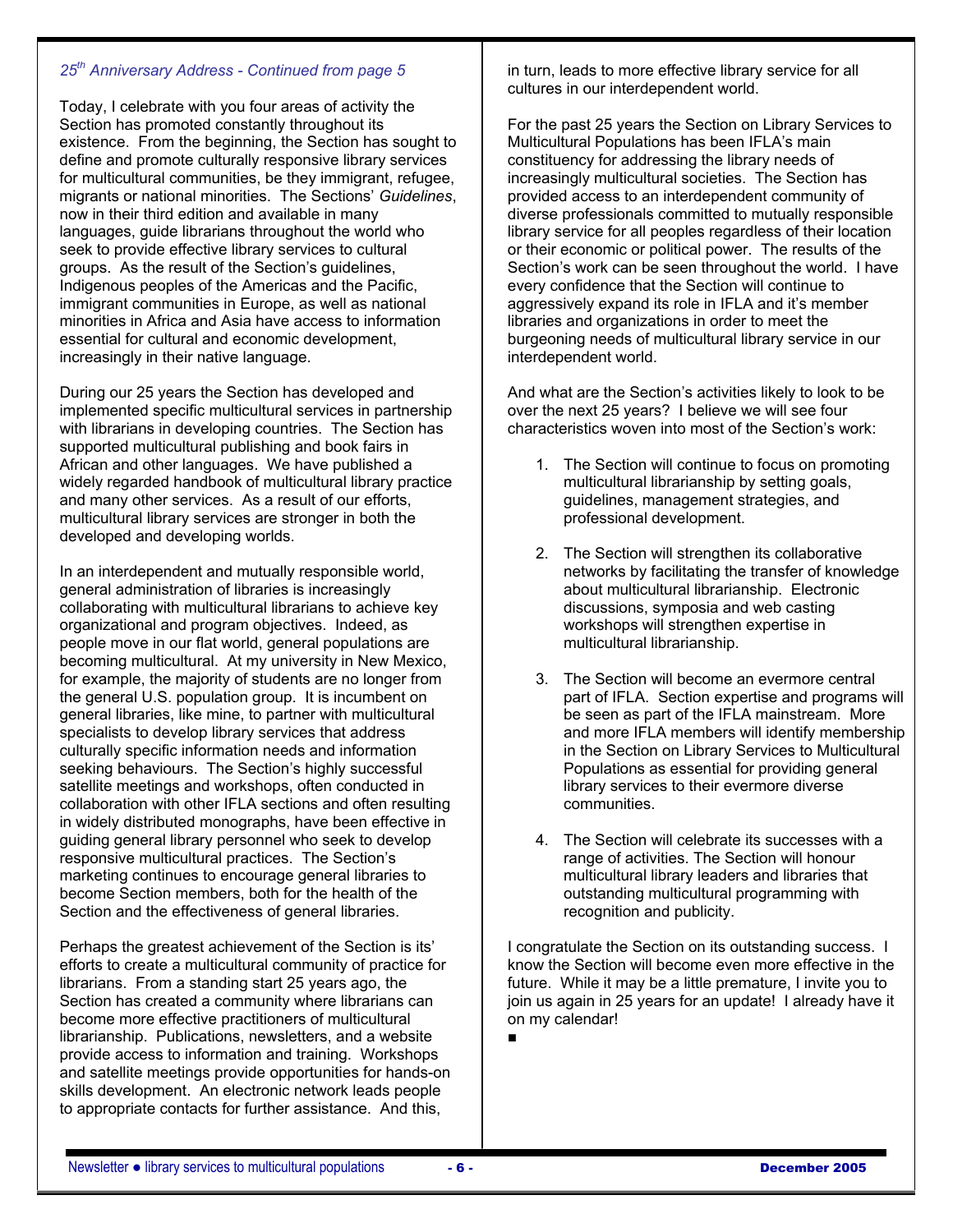# **THE STOCKHOLM CONFERENCE – A SUMMARY**

**By**: Ann-Katrin Ursberg

Starting at the  $10<sup>th</sup>$  of August, some days prior to the IFLA Congress in Oslo, the three days arrangement was taking place at a conference center in the rebuilt old tram hall of the city. In fact the programme began already on the  $9<sup>th</sup>$  in the evening, when a reception opened the IFLA Satellite Conference. The welcome address was made by the Head of the Swedish National Board for Cultural Affairs. The setting of the evening was the solemn banquet hall at the Swedish Academy and the Nobel Library, and attendees were able to have guided tours of the facilities. The Nobel Museum in the same building hosted a buffet offered to the visitors.

The first conference session next morning included a welcome speech by the Head of Board to the Swedish Library Association, Ms Britta Lejon, who focused on aspects of democracy and multiculturalism within libraries. The conference was honoured by the presence of the President of IFLA, Ms Kay Raseroka, who made an engaged speech of defence for the Library and all the values it stands for, being an institution open to all and everyone in need of its services.



From left: Brita Lejon, Swedish Library Association, Kay Raseroka, IFLA and Ann-Katrin Ursberg, Conference Organizing **Committee** 

Next the participants under the heading of Language Rights, devoted themselves to the issue of threatened languages through Mr Peter Austin from School of Oriental Studies, University of London, UK, and Mr Edgardo Civallero, National University of Cordoba, Argentina. Both of them highlighted different aspects of increasing threats, leading to a substantial loss of languages - and many more being on the edge of extinction. It was noted that there are about 6500 languages spoken today in the world, and as many as half of them are endangered, which was described as a social, cultural and scientific disaster! The

Swedish linguist Leena Huss, Center for Multiethnic Research at University of Uppsala pointed out some examples of national language policies on minority languages in the Nordic countries, aiming to strengthen their position in relation to the surrounding majority languages.

After lunch the main theme of staff training was introduced by Ms Kirsti Nilsen, Prof. Emeritus at University of Western Ontario in Canada. She shared her profound knowledge of educating librarians-to-be and re-training existing staff on multicultural issues.

She described which competencies are essential to improve and maintain the specific knowledge needed to provide the ultimate multicultural services required by the target groups. She was followed by Mr Bernhard Dione, at present carrying out research studies in LIS subjects in Montreal, Canada. He was mainly speaking about the current situation for librarians in his home country of Senegal in West Africa, but broadened the picture to the conditions of libraries and diversity matters all over the vast continent.

Ms Tracie Hall from the American Library Association made a deeply committed speech on the conditions of the underserved groups of citizens in her home country, while Ms Mirjana Djukic, State Library of NSW, Australia, focused on diverse information seeking behaviour, suggesting methods in order to face situations in connection to visitors with various backgrounds. In the end of the day the Head of the International Library in Stockholm, Mr. Larry Lempert briefly introduced himself and his institution as a gateway to the study visit in the evening.

Later, the participants were guided through the International Library and its numerous collections of media in different languages. The evening was closed by a musical performance in the vast main hall of the Public Library, presenting a truly cross-cultural musical experience, which was greatly appreciated by the audience - and after that a meal with a mix of Swedish and international dishes.

The theme of staff training was continued the next morning by Ms Anna Kwan from Toronto Public Library in Canada, who described the organizational culture built up at her institution, aiming to support accomplishment of multicultural services throughout the city of Toronto. This urban area rightfully claims to be "one of the most multicultural regions of the world". A completely different scenario was painted by Ms Barbora Horavová from Multicultural Center in Prague, Czech Republic. It should be noted that the Center is a non-governmental, non-profit organization, relaying on funding from different sources. Starting up the activities as late as 1995, the Center houses a young and creative group of staff, obliged to break new tracks in a country where not much attention has been paid to multicultural issues. Barbora stressed that the center has constantly focused on public libraries as means of reaching out to the people. *Continued on Page 8*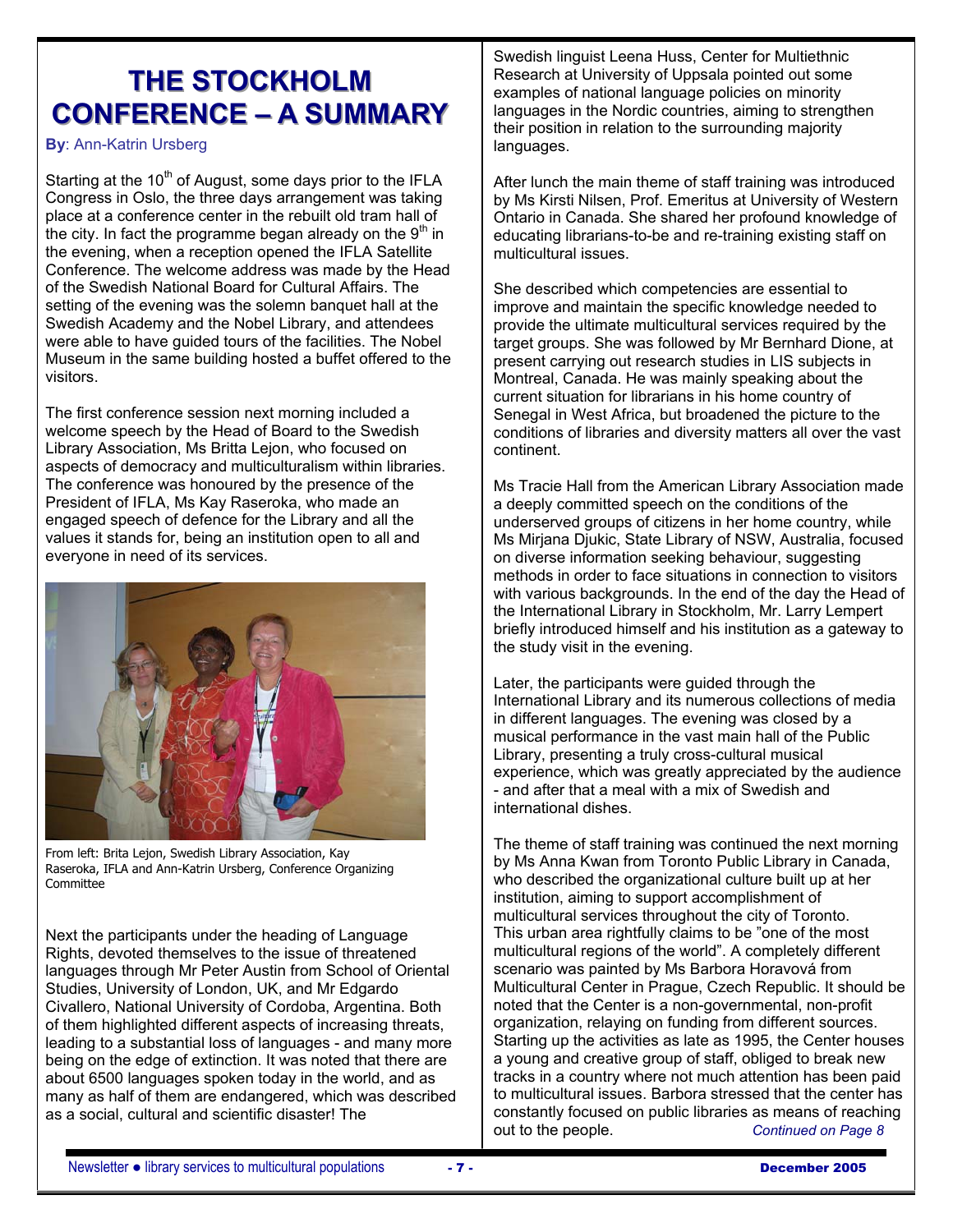### The Stockholm Conference – continued from Page 7

As libraries are accessible to every individual, they are expected to "play a key role in intercultural dialogue" within the Czech Republic.

Mr Adriaan Swanepoel from Tshwane University of Technology in Pretora, South Africa, discussed in his presentation the hardships of a merger between three different libraries, where the newly founded institution includes widely diverse organizational cultures – a truly multicultural challenge in a South African setting! Mr Domenico Ciccarello reported on diverse activities in Italy, where much effort has been made to promote multicultural training initiatives, ie The Multicultural Library Training Course, which is an on-line course within the ABSIDE project, aiming to improve cross-cultural skills among library staff.



Domenico Ciccarello

The two Danish librarians from Odense Central Library, Mr Sören Dahl Mortensen and Ms Bente Lund Weisbjerg were responsible for the planning and implementation of a "Cross Cultural Bridge Building" project. The purpose was very concrete: To ensure that some persons with a diverse background were accepted as trainees at the public library. After the one year training period had ended some of them were offered jobs at the library on permanent basis. And the conference audience got a lively picture of the sorrow and joy encountering the project leaders, as they were living very close to their mission for a long period of time.

The session ended with a presentation by Ms Kristina Virtanen, Helsinki Public Library, Finland. She has been working with some long term projects, ie with leadership courses for librarians in Russia. She described how project ideas can develop, from the first exchange of thoughts into a fundamental concept, and how funding can be obtained, within the EU and other organizations. She ended by inviting the participants to share their project ideas with her for future collaboration! An interesting finale.

The afternoon was devoted to study tours, including three different alternatives. The first alternative included a visit at Södertörns University College, a recently opened institution known for its gender and multicultural profile, and furthermore to the Multicultural Center in Fittja, a knowledge, research and documentation center on immigration and diversity, situated some distance fromthe city center. The second tour consisted of a visit to Rinkeby Public Library, in a suburban area where the great majority of people have a multicultural background. The third tour alternative included another markedly multicultural library in Fisksätra, along with the so called Dieselverkstaden (The Diesel Engine Workshop), a rebuilt industrial building nowadays serving as a library and as a meeting spot, especially designed for young people in the area. -For more information about the tour libraries please look at: www.iflastockholm2005.se and click on 'Links'.

The evening reception took place at the City Hall, where Lord Mayor Barry Andersson addressed the visitors in the Gallery of the Prince with a magnificent view over the waters of Riddarfjärden, one of the spots in Stockholm where salt and fresh water are mixed through the blending embrace between the lake of Mälaren and the open sea. An evening buffet was offered followed by a guided tour to the banquet hall (named Blue Hall) and the ballroom of the Nobel festivities every  $10<sup>th</sup>$  of December. On leaving the City Hall the visitors boarded a tour boat taking them on a two and a half hour trip onto the Baltic Sea and back – and on this evening even the weather was cooperative…

The third session day the attention was given to the theme of Multilingual Catalogues. It is considered to be an issue on everyone's lips, but the real development of systems and solutions of relevance has proved to be a quite laborious and expensive process. No matter how, Mr David Whitehair from OCLC (Online Computor Library Center) contributed in a convincing way to the removal of some questions marks through his presentation of multiple scripts within the WorldCat cooperative concept. Two Australian speakers, Catie Jilovski and Frances Riva reported on their experiences of the technical and practical implications of multilingual cataloguing, and discussed, from two diverse perspectives, how the introduction of this technology has improved access to existing multilingual collections in the context of libraries.

The last matter became evident also in the speech of Ms Anna Gustafsson-Chen, information professional at the International Library in Stockholm. She showed visually how access to the collections of her library simply had improved by means of its multilingual catalogue – and not only for the benefit of her own institution, but also to libraries all over the country and to individuals using the internet from home, the basic idea being that libraries and all other users alike, could access at any time around the clock. Anna's search examples accompanied by displaying of the actual web pages on the screen, suggested how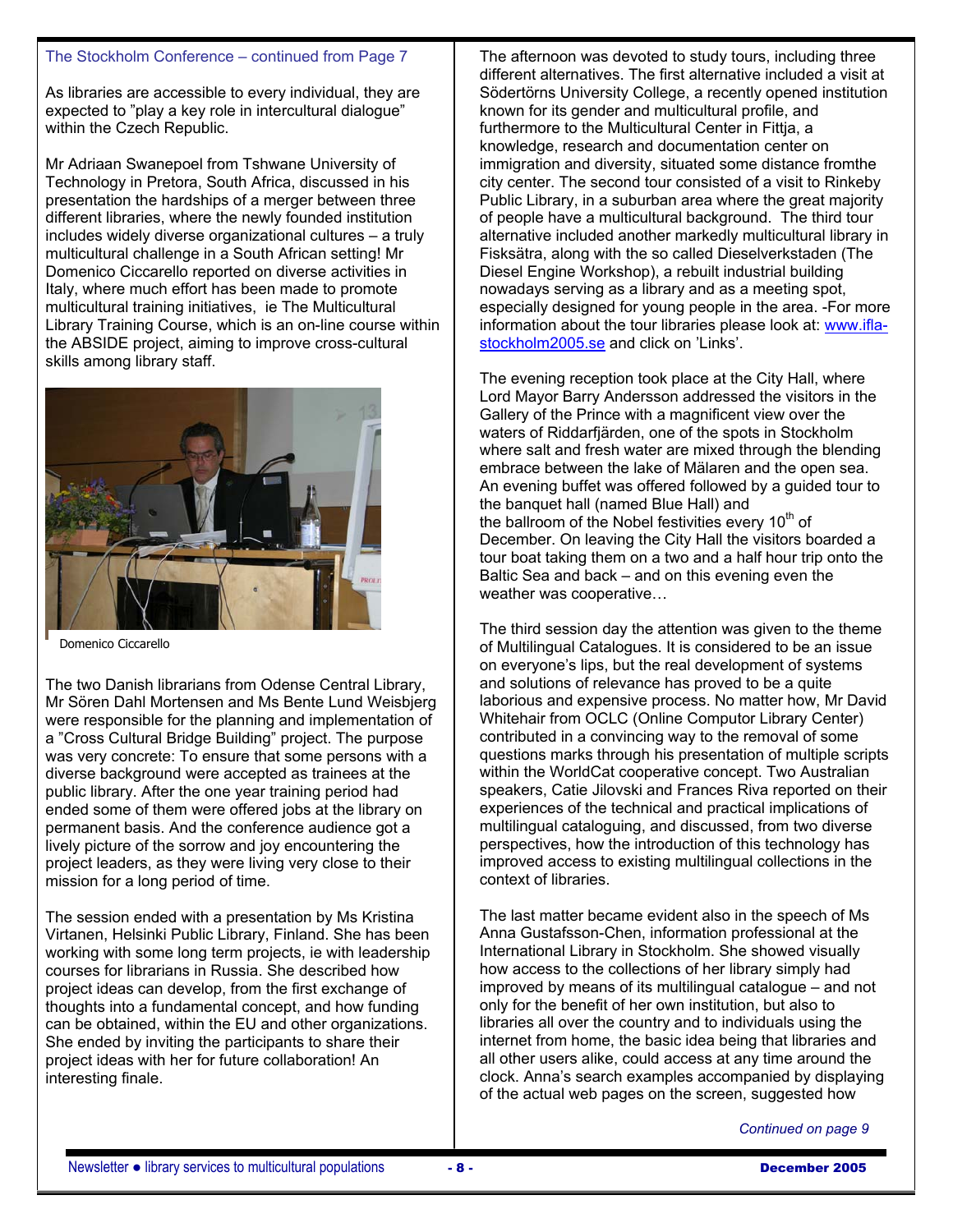### The Stockholm Conference – continued from Page 8

simple - and complicated - the matter of multilingual cataloguing may be. Pointing on an initiative which can be viewed upon as a first step, she simultaneously indicated that we are on our way…

As a surprise for the closing, the conference was visited by the Sami musician and storyteller Åsa Simma, who provided the audience with some unique pieces of music the traditional sami jojk - and some words of wisdom for the road..



Sami musician and storyteller: Åsa Simma

# **Resolution On Strengthening IFLA's Position On The Theme Cultural And Linguistic Diversity**

#### **By:** Kirsten Leth Nielsen

IFLA Section on Library Services to Multicultural Populations Standing Committee/32 submitted a resolution "**Cultural and Linguistic Diversity: Strengthening IFLA's Position."** To be discussed at Council II at IFLA, WLIC Oslo, Norway 2005.

The text of the resolution is based on IFLA's aims, core values and tree pillars.

### **Background:**

IFLA's aims and core values:

Whereas IFLA's Core Values embraces the belief that people, communities and organizations need universal and equitable access to information, ideas and works of

imagination for their social, educational, cultural, democratic and economic well-being and that IFLA is committed to enable all members to engage in, and benefit from, its activities without regard to citizenship, disability, ethnic origin, gender, geographical location, language, political philosophy, race or religion;

And whereas the UNESCO Universal Declaration on Cultural Diversity highlights the importance of respecting, preserving and promoting cultures;

And whereas IFLA supports the World Information Summit which recognizes that in building the Information Society, particular attention needs to be made to marginalized and vulnerable groups of society, including migrants, internally displaced persons and refugees...minorities and nomadic people.

IFLA's three pillars: Society, Membership and Profession Society:

The Society Pillar focuses on the role and impact of libraries and information services in society and the contextual issues that condition and constrains the environment in which they operate across the world. Those issues are addressed currently through FAIFE, CLM, Blue Shield, and our advocacy in the World Summit on the Information Society (WSIS) and other arenas.

#### Membership:

The Membership Pillar is central and important to IFLA. It includes the services IFLA offers to members, management of their membership of IFLA and conferences and publications. Members must work together to make IFLA more vibrant and attractive and beneficial for all members throughout the world.

#### Profession:

The Profession Pillar focuses on the issues covered by the long established Core Activities - ALP; ICABS, PAC, UNIMARC – and the Sections and Divisions. They lie at the core of our professional practice and help libraries and information services to fulfil their purposes and to shape responses to the needs of clients in a rapidly changing global environment.

#### **Text of resolution:**

Therefore, be it resolved that IFLA establish a **working group** to implement the following recommendations within its Three Pillars:

#### Society Pillar:

IFLA should create and adopt a manifesto which emphasizes the important role of libraries in a culturally and linguistically diverse society and ensure that the manifesto is permeated throughout the entire IFLA organization and used for external advocacy. Once adopted, IFLA should present the manifesto to UNESCO for approval.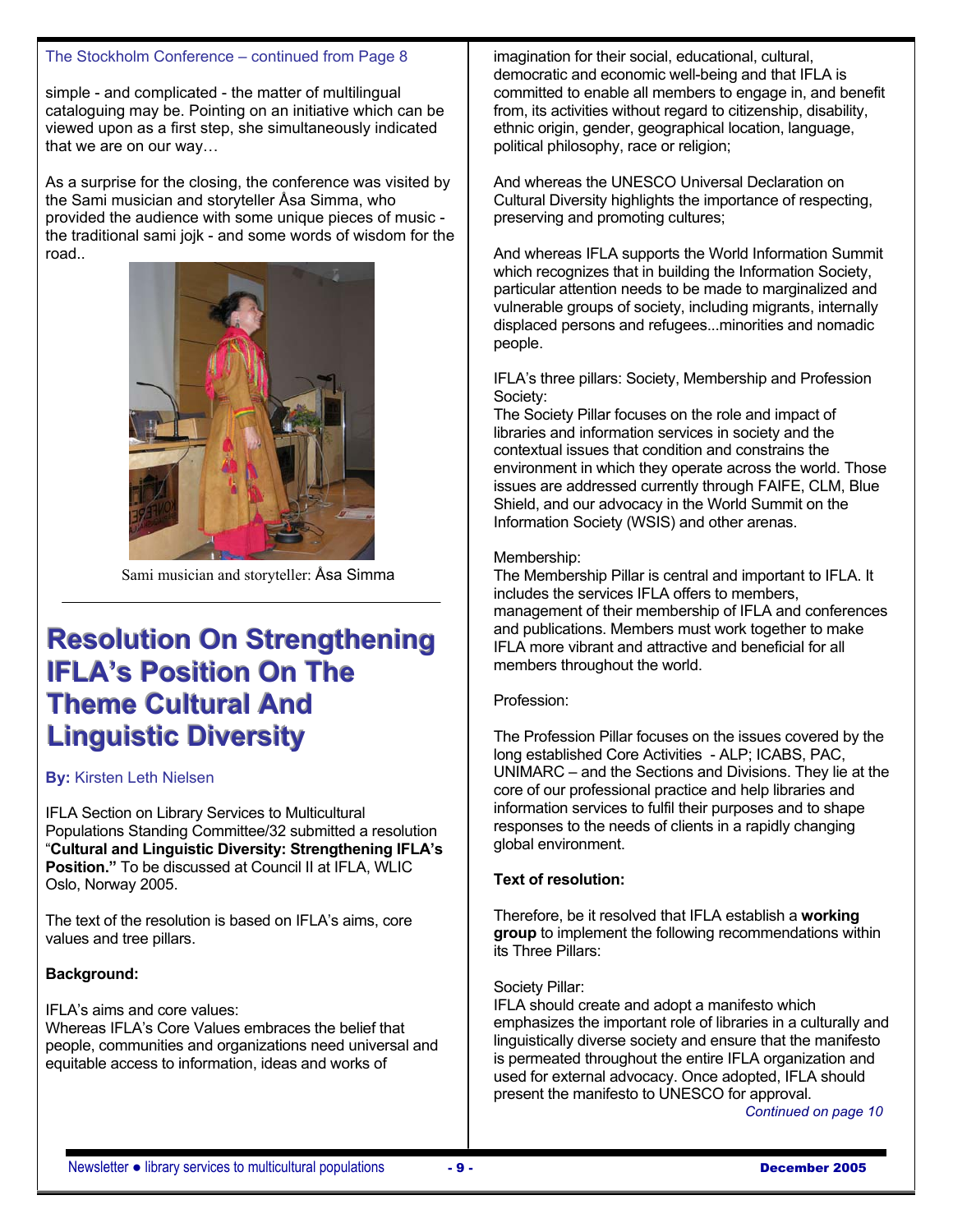#### *Resolution On strengthening IFLA's Position… Continued from page 9*

Professional Pillar:

The ideas of the manifesto should be incorporated into all the strategic plans and guidelines of IFLA and all of its sections and divisions.

Membership Pillar:

- IFLA should create and maintain a database of best practices relating to cultural and linguistic diversity for the benefit of its members; and,
- Sections and divisions should be encouraged to develop stronger networks and partnerships and demonstrate these partnerships through joint conference programs, publications and activities on cultural and linguistic diversity.

The resolution was produced by a Working Group consisting of the Committee members: Jane Dreisig (Denmark), Mijin Kim (Canada), Kirsten Leth Nielsen (Norway), Domenico Ciccarello (Italy) and, Benedikte Kragh-Schwarz (Denmark). The Working Group worked hard and fast and did a fantastic job. The Resolution was a result of perfect teamwork!

# **What happened?**

The resolution was not accepted as a resolution due to IFLA rules for submission of resolutions: All Professional Resolutions should be submitted 5 months prior to Council (Statute 14.7). However, we got the following answer:

### *"Parliamentarian advises:*

*Refer the resolution to Governing Board via Professional Committee – ICM to do this. The FB should ensure that they have an answer* 

*All Professional Resolutions should be submitted 5 months prior to Council (see Statute 14.7).* 

*The only exceptions are "Urgent and exceptional matters". (RoP 3.9, 3.10)* 

*This does not fall into that category, and is something with which IFLA agrees in principle, BUT there are organizational and financial implications in establishing a Working Group."* 

We hope for a positive answer

The matter will be on the agenda on Governing Board )meeting in December. Chair of the Section Kirsten Leth Nielsen will follow up and we decided to keep the Working Group active for the time being. The Working Group will prepare a draft manifesto referred to in the resolution prior to the Governing Board meeting in December.

The aim of the Section is to get approval of the content of the resolution and if so - hopefully we will be able to submit a Manifesto which will be accepted and approved by UNESCO. ■

# **MULTICULTURAL LIBRARY SERVICES – A SPECIAL SERVICE FOR MINORITIES OR A** MAINSTREAM SERVICE **FOR ALL LIBRARY USERS?**

# **By:** Kirsten Leth Nielsen

Today multicultural library services are a special service to a special group, namely immigrants and refugees. My vision is that in the future, multicultural library services will be a mainstream service for all library users!

# **Globalization**

The  $21^{st}$  century is the century of globalization. No one can deny that fact! People are travelling all around the world, and a great number of people have a trans national personality. A person might grow up in one country, get her education in another, and get her first job in a third country. At the same time her family is spread all over the world. She has her roots in the world – not in one country. Migration is also increasing. People from poor areas try to find better living conditions in richer countries. Others are fleeing from persecution due to political attitudes and others are pursuing better work opportunities.

The globalization of the world is accelerating at such high speed that most of us have difficulties catching up. This development has many dark sides, but fortunately also many bright elements!

One of these elements is diversity. To me, the first and foremost resource in the world society is diversity. And among all the varieties of diversity, cultural and linguistic diversity is at the top of the list. Cultural and linguistic diversity inspire creativity and makes the world go round! Today most societies consist of populations with great variety in their racial, cultural and ethnic make-up. Most continents of the world are highly multicultural

When I say cultural in this context, I mean the elements of culture which come to terms in literature, music, art, clothing and so on.

Linguistic diversity is to me as said before, another great force in society. Imagining a world where all people have the same mother tongue is fascinating and would make communication so much easier, but from my perspective variety in language leads to variety in cultural expressions and way of life. As in nature we need diversity to survive. Today the world consists of approximately 6500 languages. Many of these languages are endangered and a majority of them are based on oral traditions only. A very important issue in this context is preservation of the languages and cultures of indigenous peoples.

If we want to keep this variety we must take action.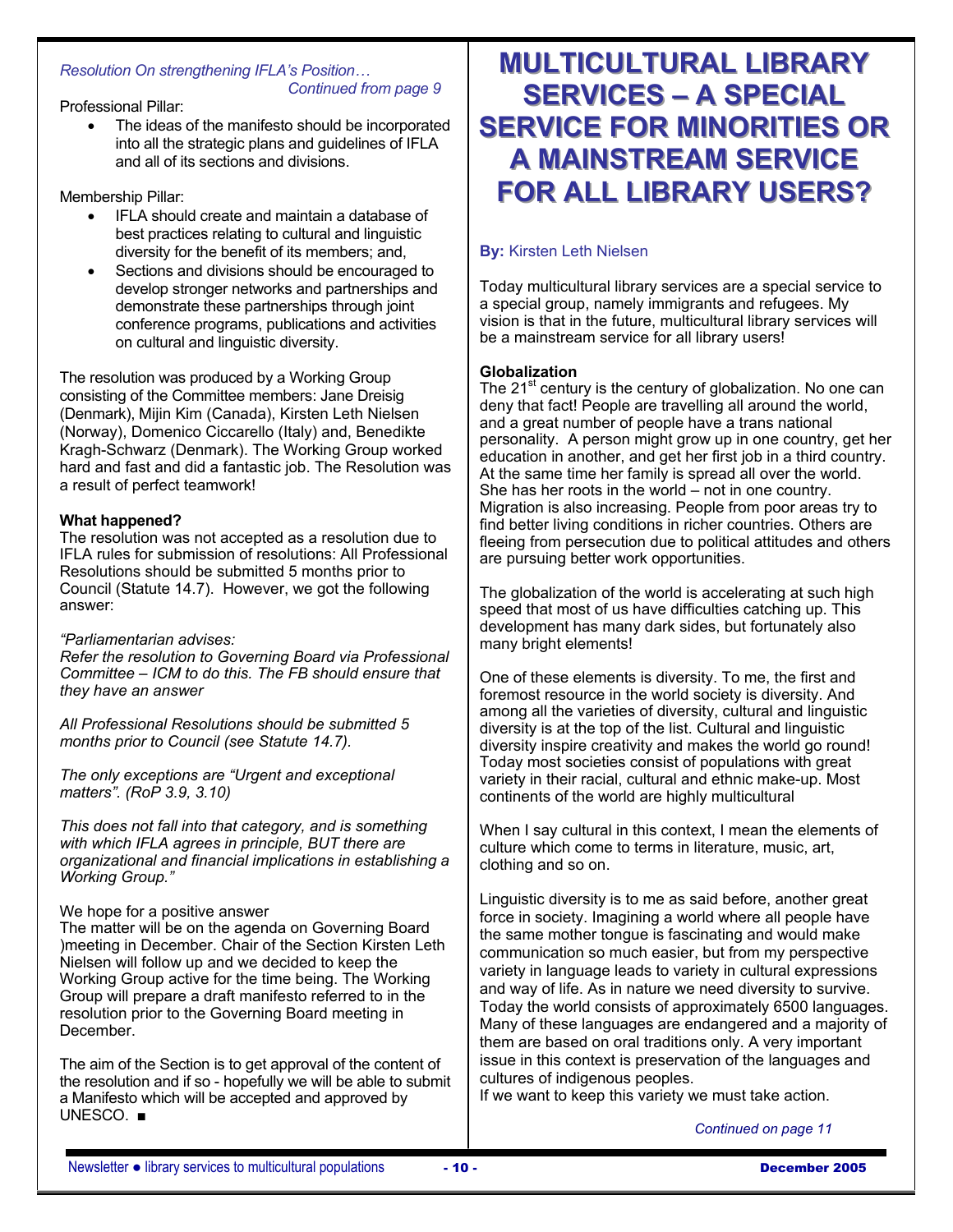## *MULTICULTURAL LIBRARY SERVICES – A SPECIAL SERVICE FOR MINORITIES … Continued from Page 10*

## **Why is cultural and linguistic diversity such an important issue?**

I am convinced that cultural inheritance and languages are intimately linked and that they together form and strengthen the identity of human beings. Anyone who has had the experience of being forced to present a speech or to argue or express strong feelings knows that. Without the possibility to communicate with people around you, verbally and in behaviour the great silence invade your mind. And this again influences your capability to comprehend new impressions and your capability to learn and adapt to a new and unknown society. A strong and secure identity is one of the conditions for being able to adapt to, participate and appreciate a multicultural society.

**How can libraries contribute to strengthening the identity of people and preserve, promote and set a positive focus on the different cultures worldwide?**  In my opinion, libraries of all kinds can play an important role in raising awareness and highlight languages and cultures worldwide. Library services, if reflecting the needs of the population in its surrounding, can have a great impact on people's lives.

**As learning centres** libraries can promote and give access to learning materials, languages programmes and other relevant materials both in print and electronic. By providing this access the whole society has the opportunity to learn about each other's communities, learn each other's languages and gain knowledge of various topics being explored in different cultures.

**As cultural centres** the libraries preserve, promote, highlight and give voice to different cultures and their literature, art and music. This access give all kinds of people from all cultures the possibility to read each others literature, hear each others music and get inspired to develop new ways of expressing themselves.

**As meeting places,** libraries can be the arena of interaction between all kinds of people from all kinds of cultures. Events, exhibitions and joint sessions on cultural issues will give all kinds of people from all kinds of cultures the opportunity to learn from each other, practise or improve their language skills and make new friendships.

**As librarians,** we can advocate and raise awareness of the importance of a linguistically and culturally diverse society.

In this way, libraries also can play a role in the effort to combat ignorance, intolerance and discrimination and thus minimize the gaps between cultures, created by a lack of knowledge.

But if we want to succeed in this we have to adopt a new perspective, including the values of cultural pluralism in society.

We might need a redefinition of the missions and goals of the libraries if we want libraries to be genuinely multicultural in all aspects of its management, functions, collections and activities!

How can we achieve these ambitious goals? Is it possible?

Yes I believe in this vision. But we have a long way to go. As a first step on the way, the Section will submit a resolution at the IFLA Council Thursday urging IFLA to:

- 1. Create and adopt a manifesto which emphasizes the important role of libraries in a culturally and linguistically diverse society. A manifesto which can be used in the organisation and for external advocacy!
- 2. To incorporate the ideas of the manifesto into all the strategic plans and guidelines of IFLA and all of its sections and division
- 3. Create and maintain a database of best practices relating to cultural and linguistic diversity
- 4. Sections and divisions should be encouraged to develop stronger networks and partnerships through joint conference programs, publications and activities on cultural and linguistic diversity.

Hopefully IFLA Council will adopt the resolution and if they do I, as new chair of the Section, will follow up!

**For information on the future of the Resolution see page 10.** ■

Newsletter ● library services to multicultural populations **- 11 - December 2005**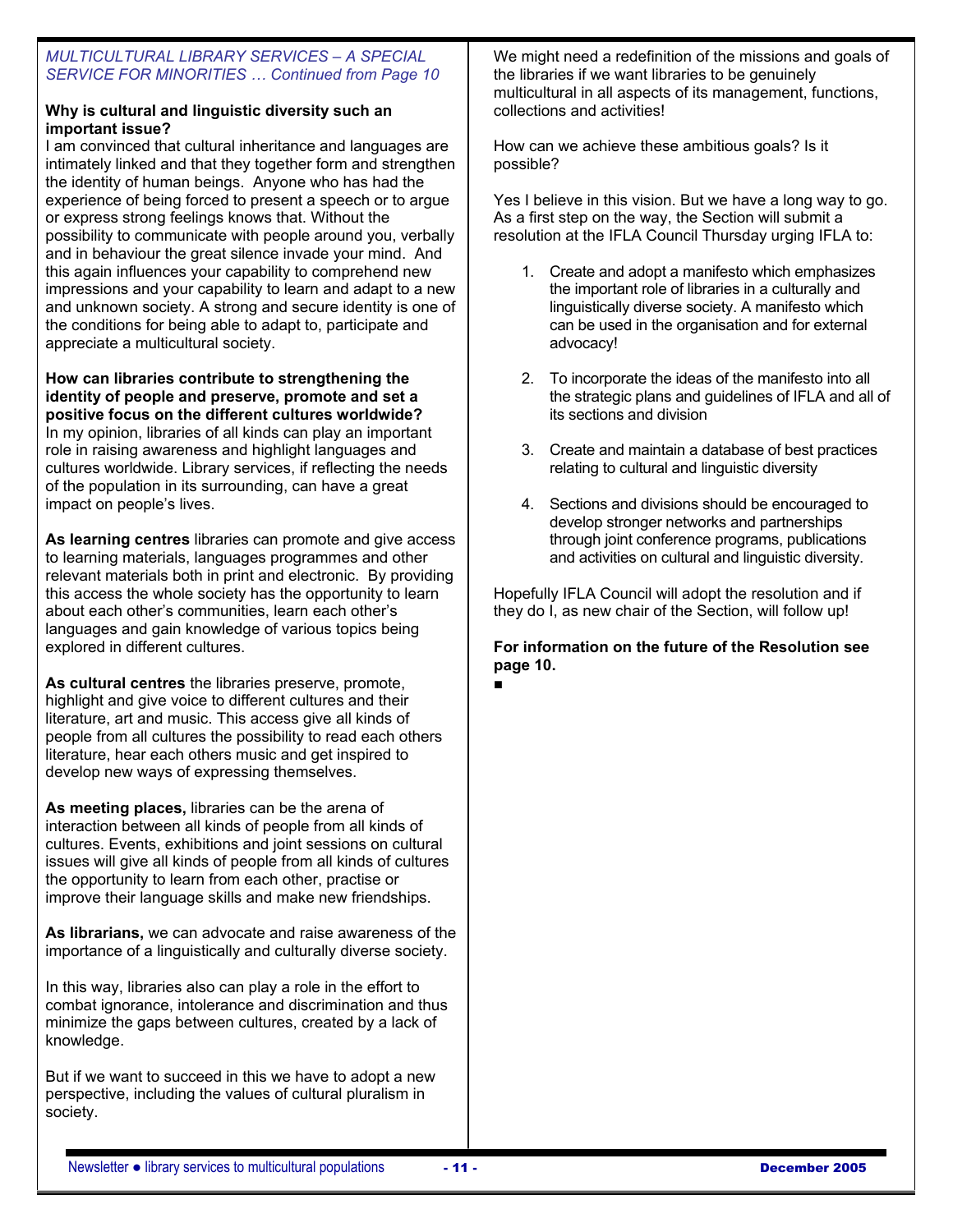# **PROFESSIONAL EDUCATION FOR MULTICULTURAL LIBRARIANSHIP**

**By:** Brian Hall, Senior Lecturer (retired) School of Information Studies, University of Central England in Birmingham, UK

Although multicultural librarianship tends to be subsumed under a wider equal opportunities strategy in UK libraries in the 21<sup>st</sup> Century, this area of professional practice still presents not only unique challenges but also opportunities for service development.

At the pre-IFLA seminar on library services to multicultural communities held in Stockholm in August 2005, surprise was expressed by many delegates that this was a subject that could be taught and that it was even in the syllabus of some library schools in the UK.

In fact, my colleagues and I ran such a module throughout the nineties at the School of Information Studies, University of Central England in Birmingham. I hoped to get the module made compulsory for all students on our undergraduate programme but those students on our Business Information or Information & the Media pathways objected on he grounds that it was not relevant to their needs. I was however successful in making it a compulsory module for all those on the Information & Library Studies pathway of our degree programme.

This was just a short time after racial tensions in the UK had come to a head in so-called 'race riots' in many of our inner cities including Birmingham – the 'Handsworth Riots'. The events of the late eighties had horrified and saddened those of us who had spent many years celebrating the rich cultural diversity which Birmingham had to offer, though it has to be said that those events were not only foreseen but predicted by many who had some awareness of the problems faced by those living in our inner cities.

Libraries have a tradition of serving the whole of their communities regardless of race, colour or creed and it is important that all cultures are validated within a community and that people are encouraged to take a pride in their own culture and its associated values. In many ways libraries are ideal institutions for promoting the virtues and values of a true multicultural society being free of any vested interests whether they be economic, cultural or political.

It was my intention, therefore, to try to produce a course that would not only show the range of opportunities offered to librarians by the challenges of working in inner cities, but also to help students understand the underlying causes of racism, stereotyping, prejudice and discrimination. To this end I recruited the help of one of my colleagues who was a sociologist by training and he undertook to teach the wider social background while I concentrated on the more specific librarianship aspects.

We very quickly discovered that our students had a level of ignorance about the nature and culture of minority ethnic groups broadly in line with that of the general population. We decided therefore to spend some time dispelling some of the myths and misconceptions that they had, starting with some basic demographic statistics. All of them overestimated the size of minority ethic population in the UK and everyone failed to give the correct answer to the question 'from which country have most immigrants into the UK come since 1945?' The answer, of course, is the Republic of Ireland. They also failed on the question 'by how much has the UK population risen as a result of immigration since 1945?' The answer is actually less than none as more people have emigrated than have come into the country in that time.

I was fortunate also to be able to enlist the help of Ethnic Services Librarians from both Birmingham and nearby Coventry who were able to support our teaching. It is interesting to note that in the UK most advertisements for posts as Multicultural Librarians or Ethnic Services Librarians, etc. require a good understanding of Urdu and/ or Punjabi and/ or Hindi thereby effectively suggesting that other communities require no special support.

The reality is, of course, that this type of provision needs to be done on a team basis to include the needs of, for example, Poles, both Greek and Turkish Cypriots, Afro-Caribbean communities, and Chinese, and more recently people coming into Britain from those mid-European countries that are now part of the European Union. We were also concerned to ensure that students had a good grasp of the concepts involved. What is a multicultural society? To many it meant 'making them more like us' (sic) and we had to dispel such out of date ideas. We also had to make them aware that a multicultural library service is not just a matter of putting a few books in foreign languages on the shelves.